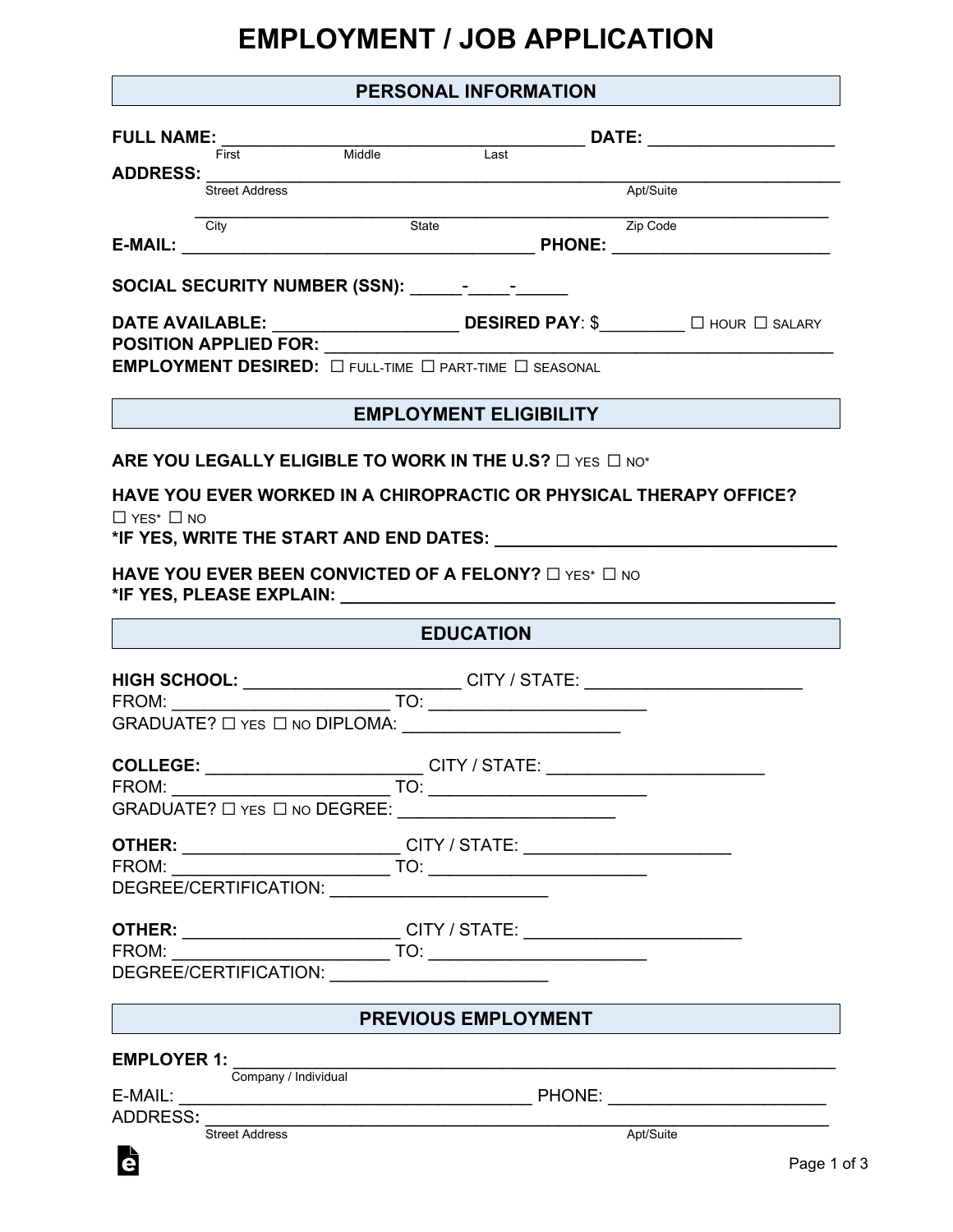| City                                                                                          | State                                    | Zip Code                                                                                                                                                                                                                                                                                                                                                                                                                    |                                   |
|-----------------------------------------------------------------------------------------------|------------------------------------------|-----------------------------------------------------------------------------------------------------------------------------------------------------------------------------------------------------------------------------------------------------------------------------------------------------------------------------------------------------------------------------------------------------------------------------|-----------------------------------|
| STARTING PAY: \$__________ [ HOUR   SALARY ENDING PAY: \$________ [ HOUR   SALARY             |                                          |                                                                                                                                                                                                                                                                                                                                                                                                                             |                                   |
| JOB TITLE: ____________________RESPONSIBILITIES: _______________________________              |                                          |                                                                                                                                                                                                                                                                                                                                                                                                                             |                                   |
|                                                                                               |                                          |                                                                                                                                                                                                                                                                                                                                                                                                                             |                                   |
| REASON FOR LEAVING: VALUE AND A CONTROL AND THE REASON FOR LEAVING:                           |                                          |                                                                                                                                                                                                                                                                                                                                                                                                                             |                                   |
| <b>EMPLOYER 2:</b><br>Company / Individual                                                    |                                          |                                                                                                                                                                                                                                                                                                                                                                                                                             |                                   |
|                                                                                               |                                          |                                                                                                                                                                                                                                                                                                                                                                                                                             |                                   |
| ADDRESS:                                                                                      |                                          |                                                                                                                                                                                                                                                                                                                                                                                                                             |                                   |
| Street Address                                                                                |                                          | Apt/Suite                                                                                                                                                                                                                                                                                                                                                                                                                   |                                   |
| City                                                                                          | State                                    | Zip Code                                                                                                                                                                                                                                                                                                                                                                                                                    |                                   |
| STARTING PAY: \$____________ [ ] HOUR [ ] SALARY ENDING PAY: \$__________ [ ] HOUR [ ] SALARY |                                          |                                                                                                                                                                                                                                                                                                                                                                                                                             |                                   |
| JOB TITLE: _______________________RESPONSIBILITIES: ____________________________              |                                          |                                                                                                                                                                                                                                                                                                                                                                                                                             |                                   |
|                                                                                               |                                          |                                                                                                                                                                                                                                                                                                                                                                                                                             |                                   |
| <b>REASON FOR LEAVING:</b>                                                                    |                                          |                                                                                                                                                                                                                                                                                                                                                                                                                             |                                   |
| <b>EMPLOYER 3:</b>                                                                            |                                          |                                                                                                                                                                                                                                                                                                                                                                                                                             |                                   |
| Company / Individual                                                                          |                                          |                                                                                                                                                                                                                                                                                                                                                                                                                             |                                   |
| ADDRESS:                                                                                      |                                          |                                                                                                                                                                                                                                                                                                                                                                                                                             |                                   |
| Street Address                                                                                |                                          | Apt/Suite                                                                                                                                                                                                                                                                                                                                                                                                                   |                                   |
| City                                                                                          | State                                    | Zip Code                                                                                                                                                                                                                                                                                                                                                                                                                    |                                   |
|                                                                                               |                                          |                                                                                                                                                                                                                                                                                                                                                                                                                             |                                   |
| STARTING PAY: \$____________ [ ] HOUR [ ] SALARY ENDING PAY: \$__________ [ ] HOUR [ ] SALARY |                                          |                                                                                                                                                                                                                                                                                                                                                                                                                             |                                   |
| JOB TITLE: ______________________RESPONSIBILITIES: _____________________________              |                                          |                                                                                                                                                                                                                                                                                                                                                                                                                             |                                   |
| FROM:<br><b>REASON FOR LEAVING:</b>                                                           |                                          |                                                                                                                                                                                                                                                                                                                                                                                                                             |                                   |
|                                                                                               |                                          |                                                                                                                                                                                                                                                                                                                                                                                                                             |                                   |
|                                                                                               | <b>REFERENCES</b><br>(PROFESSIONAL ONLY) |                                                                                                                                                                                                                                                                                                                                                                                                                             |                                   |
| <b>FULL NAME:</b>                                                                             |                                          |                                                                                                                                                                                                                                                                                                                                                                                                                             | RELATIONSHIP: NATIONAL PRODUCTION |
| First                                                                                         | Last                                     | $\begin{picture}(20,20) \put(0,0){\dashbox{0.5}(5,0){ }} \thicklines \put(0,0){\dashbox{0.5}(5,0){ }} \thicklines \put(0,0){\dashbox{0.5}(5,0){ }} \thicklines \put(0,0){\dashbox{0.5}(5,0){ }} \thicklines \put(0,0){\dashbox{0.5}(5,0){ }} \thicklines \put(0,0){\dashbox{0.5}(5,0){ }} \thicklines \put(0,0){\dashbox{0.5}(5,0){ }} \thicklines \put(0,0){\dashbox{0.5}(5,0){ }} \thicklines \put(0,0){\dashbox{0.5}(5,$ |                                   |
|                                                                                               |                                          |                                                                                                                                                                                                                                                                                                                                                                                                                             |                                   |
| <b>FULL NAME:</b>                                                                             |                                          | <b>RELATIONSHIP:</b>                                                                                                                                                                                                                                                                                                                                                                                                        |                                   |
| First                                                                                         | $\overline{Last}$                        |                                                                                                                                                                                                                                                                                                                                                                                                                             |                                   |
|                                                                                               |                                          | TITLE: _________________                                                                                                                                                                                                                                                                                                                                                                                                    |                                   |
|                                                                                               |                                          |                                                                                                                                                                                                                                                                                                                                                                                                                             |                                   |
| <b>FULL NAME:</b><br>First                                                                    | $\overline{Last}$                        |                                                                                                                                                                                                                                                                                                                                                                                                                             |                                   |
|                                                                                               |                                          |                                                                                                                                                                                                                                                                                                                                                                                                                             |                                   |
| $E\text{-}{\sf MAIL:}$                                                                        |                                          |                                                                                                                                                                                                                                                                                                                                                                                                                             | PHONE: <u>________________</u>    |
|                                                                                               | <b>OTHER</b>                             |                                                                                                                                                                                                                                                                                                                                                                                                                             |                                   |
|                                                                                               |                                          |                                                                                                                                                                                                                                                                                                                                                                                                                             |                                   |
| Do you have reliable transportation? $\Box$ YES $\Box$ NO                                     |                                          |                                                                                                                                                                                                                                                                                                                                                                                                                             |                                   |

**Do you have problems driving in the snow?** □ YES □ NO Explain: \_\_\_\_\_\_\_\_\_\_\_\_\_\_\_\_\_\_